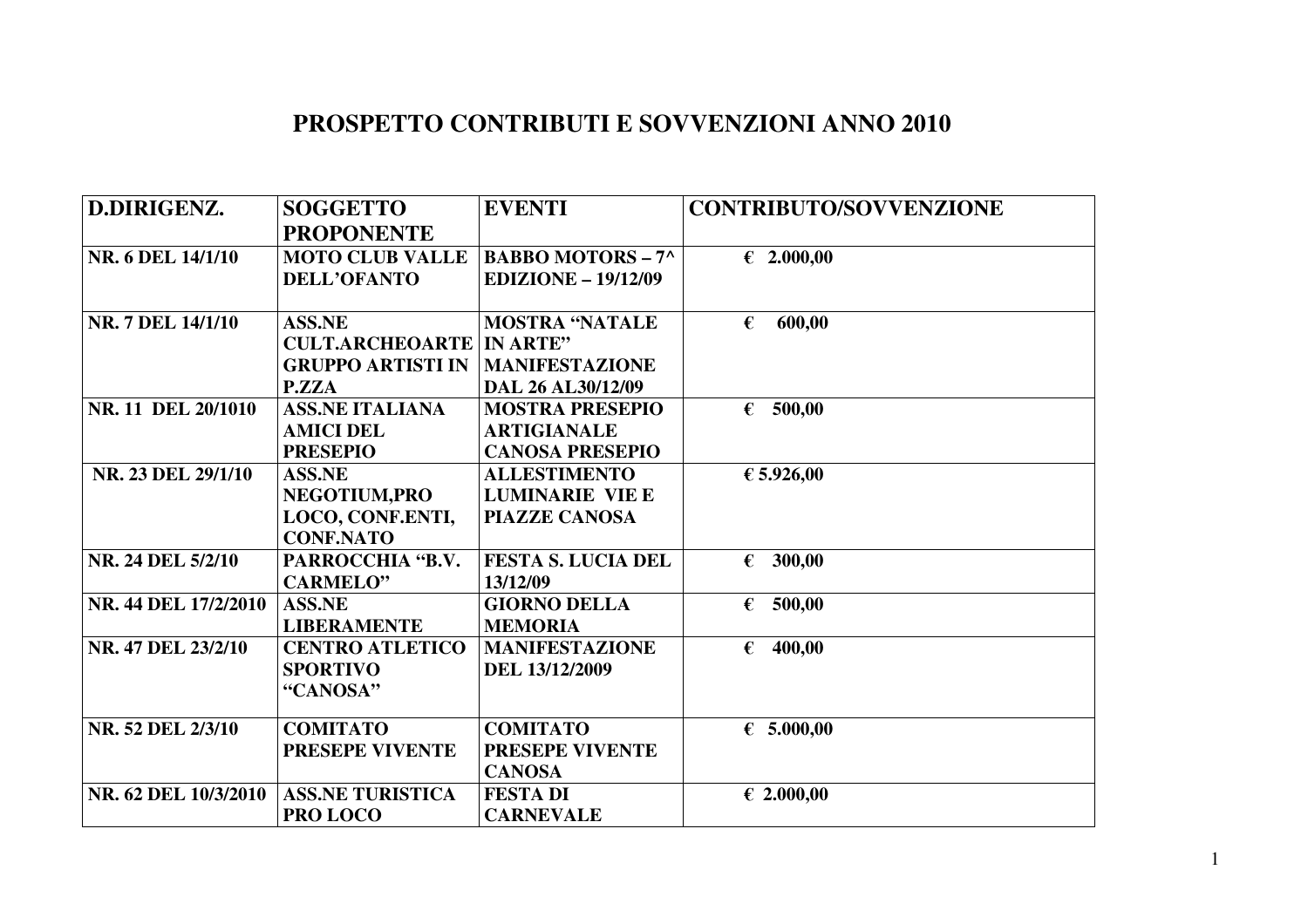| NR. 114 DEL 11/5/10 | A.S.C.D. "G.             | <b>MANIFESTAZIONE</b>   |            | € 1.000,00          |
|---------------------|--------------------------|-------------------------|------------|---------------------|
|                     | <b>MADDALENA"</b>        | 1° GRANFONDO e          |            |                     |
|                     |                          | <b>MEDIOFONDO – 5°</b>  |            |                     |
|                     |                          | <b>TROFEO</b>           |            |                     |
|                     |                          | $MADDALENA - 2°$        |            |                     |
|                     |                          | <b>MEMORIAL D.</b>      |            |                     |
|                     |                          | <b>SICOLO</b>           |            |                     |
| NR. 137 DEL 8/6/10  | FONDAZ.                  | 12° SETTIMANA           |            | $\epsilon$ 2.600,00 |
|                     | <b>ARCHEOLOGICA</b>      | <b>DELLA CULTURA</b>    |            |                     |
|                     | <b>CANOSINA</b>          |                         |            |                     |
| NR. 150 DEL 22/6/10 | <b>CORO FILARM.</b>      | <b>DUE CONCERTI</b>     |            | € 1.000,00          |
|                     | P.A.M. LOSITO            | <b>SACRI 21e27/3/10</b> |            |                     |
| NR. 159 DEL 30/6010 | <b>FIDUCIARIO</b>        | <b>LE CANOSIADI 5</b>   |            | € 1.000,00          |
|                     | <b>COMUNALE C.O.N.I.</b> |                         |            |                     |
| NR. 169 DEL 8/7/10  | <b>ASSOCIAZIONE</b>      | <b>GARA CICLISTICA</b>  | €          | 365,75              |
|                     | <b>C.D.GS. PATRUNO</b>   | <b>DEL 23/5/10</b>      |            |                     |
| <b>DETERMINAZIO</b> | <b>ASS.NE TURISTICA</b>  | <b>SACRA DELLE</b>      |            | $\epsilon$ 2.500,00 |
| NI DEL $1^\circ$    | PRO LOCO                 | <b>ORECCHIETTE</b>      |            |                     |
| <b>SETTORE</b>      |                          |                         |            |                     |
| NR. 7 DEL 5/8/10    |                          |                         |            |                     |
| NR. 16 DEL 16/8/10  | <b>ASS.NE TEATRALE</b>   | <b>FESTA</b>            | $\epsilon$ | 4.000,00            |
|                     | "IDEA TEATRO "89         | <b>DELL'EMIGRANTE</b>   |            |                     |
| NR. 18 DEL 18/8/10  | A.C.D. GRUPPO            | <b>GARA DEL 2/8/10</b>  | €          | 500,00              |
|                     | <b>SPORTIVO G.</b>       |                         |            |                     |
|                     | <b>PATRUNO</b>           |                         |            |                     |
| NR. 61 DEL 14/10/10 | <b>ASSOCIAZIONE</b>      | <b>DEA EBE VARIETY</b>  |            | € 2.000,00          |
|                     | <b>TEAM EVENTI 33</b>    |                         |            |                     |
| NR. 62 DEL 15/10/10 | <b>ASS.NE RISCOPRI</b>   | <b>SACRA DELLA</b>      |            | € 2.000,00          |
|                     | LA TUA CITTA'            | <b>NOTTE BIANCA</b>     |            |                     |
| NR. 68 DEL 19/10/10 | <b>ASS.NE DANCE</b>      | <b>BALLO LATINO</b>     | €          | 1.000,00            |
|                     | <b>UNIVERTY</b>          | <b>AMERICANO</b>        |            |                     |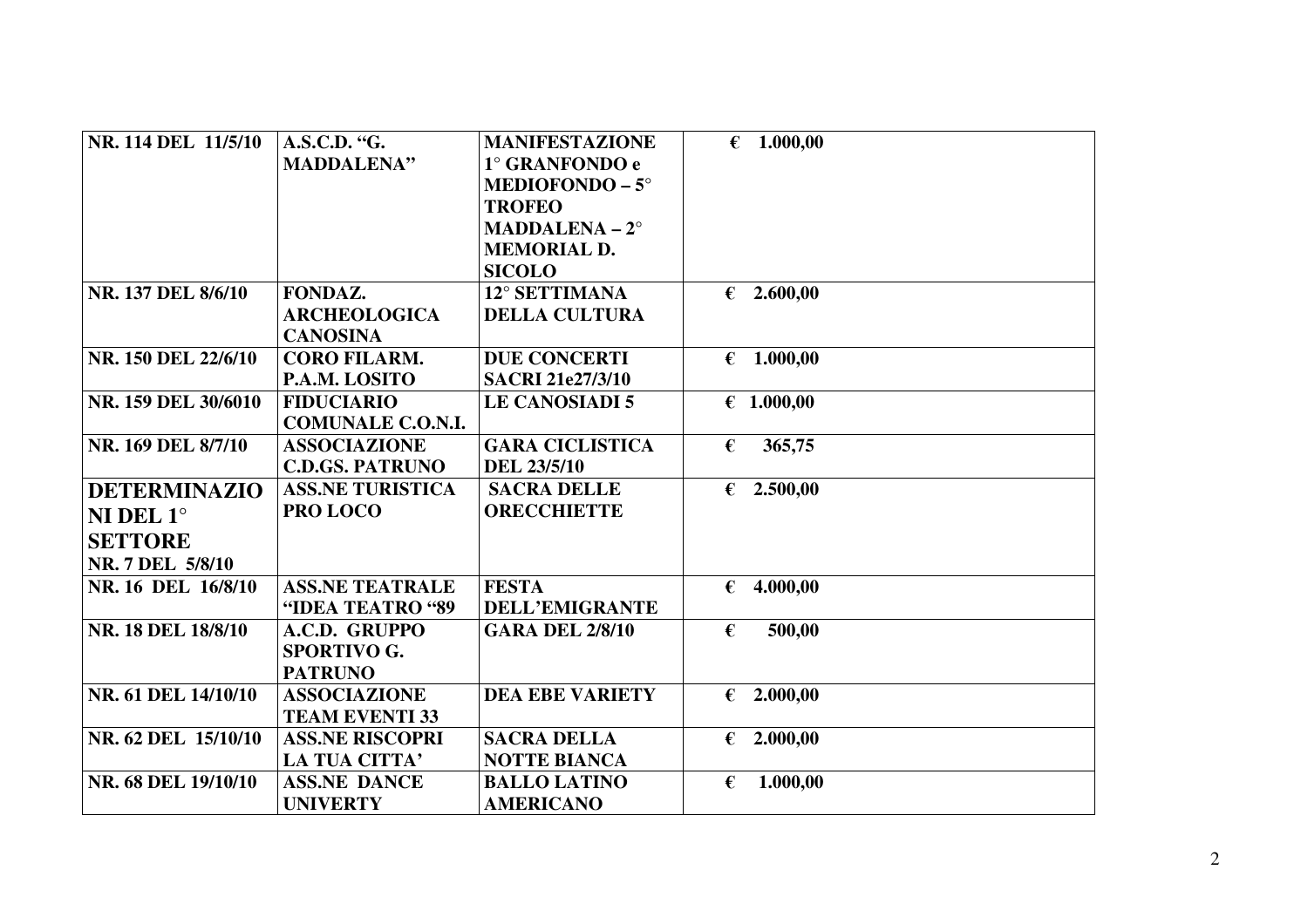| NR. 69 DEL 19/10/10  | PARROCCHIA S.            | <b>MANIFESTAZIONE</b>  |            | € 1.500,00          |  |
|----------------------|--------------------------|------------------------|------------|---------------------|--|
|                      | <b>TERESA</b>            | <b>DEL 26/9/10</b>     |            |                     |  |
| NR. 77 DEL 26/10/10  | <b>ASSOCIAZIONE</b>      | <b>CONFERENZA DEL</b>  | €          | 150.00              |  |
|                      | <b>FIDAPA</b>            | 27/4/10                |            |                     |  |
| NR. 79 DEL 29/10/10  | <b>ASSOCIAZIONE</b>      | <b>MENIFESTAZIONE</b>  |            | €. 2.500,00         |  |
|                      | <b>NEGOZI P.ZZA</b>      | <b>ESTATE CANOSINA</b> |            |                     |  |
|                      | <b>GALLUPPI</b>          |                        |            |                     |  |
| NR. 81 DEL 2/11/10   | PARROCCHIA B.V.          | <b>ESTATE CANOSINA</b> |            | € 1.200,00          |  |
|                      | <b>DEL CARMELO</b>       | 2010                   |            |                     |  |
|                      |                          |                        |            |                     |  |
| NR. 82 DEL 2/11/10   | <b>SCUOLA G. BOVIO</b>   | <b>ESTATE CANOSINA</b> | €          | 600,00              |  |
|                      |                          | 2010                   |            |                     |  |
| NR. 83 DEL 2/11/10   | <b>SOC. AGRICOLA</b>     | <b>ESTATE CANOSINA</b> |            | $\epsilon$ 2.500,00 |  |
|                      | <b>ANTICHE AZIENDE</b>   | 2010                   |            |                     |  |
|                      | <b>CANOSINE</b>          |                        |            |                     |  |
| NR. 95 DEL 16/11/10  | <b>ASS.NE DANCE</b>      | <b>MANIFESTAZIONE</b>  | €          | 500,00              |  |
|                      | <b>ETOILE</b>            | DEL 30/8/2010          |            |                     |  |
| NR. 99 DEL 18/11/10  | <b>GIANGASPERO</b>       | <b>PUBBLICAZIONE</b>   | €          | 1.500,00            |  |
|                      | <b>SAVERIO</b>           | <b>VOCI LIRICHE DI</b> |            |                     |  |
|                      |                          | <b>CANOSA</b>          |            |                     |  |
| NR. 103 DEL 23/11/10 | <b>COMPAGNIA</b>         | <b>LABORATORIO</b>     |            | $\epsilon$ 2.500,00 |  |
|                      | <b>TEATRALE</b>          | <b>DELL'ARTE</b>       |            |                     |  |
|                      | <b>COMPAGNIA DEGLI</b>   |                        |            |                     |  |
|                      | <b>ARTISTI</b>           |                        |            |                     |  |
| NR. 109 DEL 1/12/10  | PARROCCHIA M. SS.        | <b>ESTATE CANOSINA</b> | $\epsilon$ | 500,00              |  |
|                      | <b>ASSUNTA</b>           |                        |            |                     |  |
| NR. 116 DEL 10/12010 | <b>LIONS CLUB</b>        | <b>PREMIO</b>          | €          | 1.000,00            |  |
|                      | <b>BOEMONDO</b>          | <b>BOEMONDO</b>        |            |                     |  |
|                      | <b>D'ALTAVILLA</b>       |                        |            |                     |  |
| NR. 137 DEL 22/12/10 | <b>CIRCOLO</b>           | <b>SAN MARTINO II</b>  | €          | 3.500,00            |  |
|                      | <b>LIBERAMENTE</b>       | <b>EDIZIONE</b>        |            |                     |  |
| NR. 141 DEL 24/12/10 | <b>CIRCOLO AL</b>        | PORTONI APERTI         | €          | 2.000,00            |  |
|                      | <b>CORSO</b>             | <b>ESTATE CANOSINA</b> |            |                     |  |
| NR. 157 DEL 31/12/10 | <b>ASSOC. SAN SABINO</b> | <b>CANOSA DEY</b>      | €          | 2.670,00            |  |